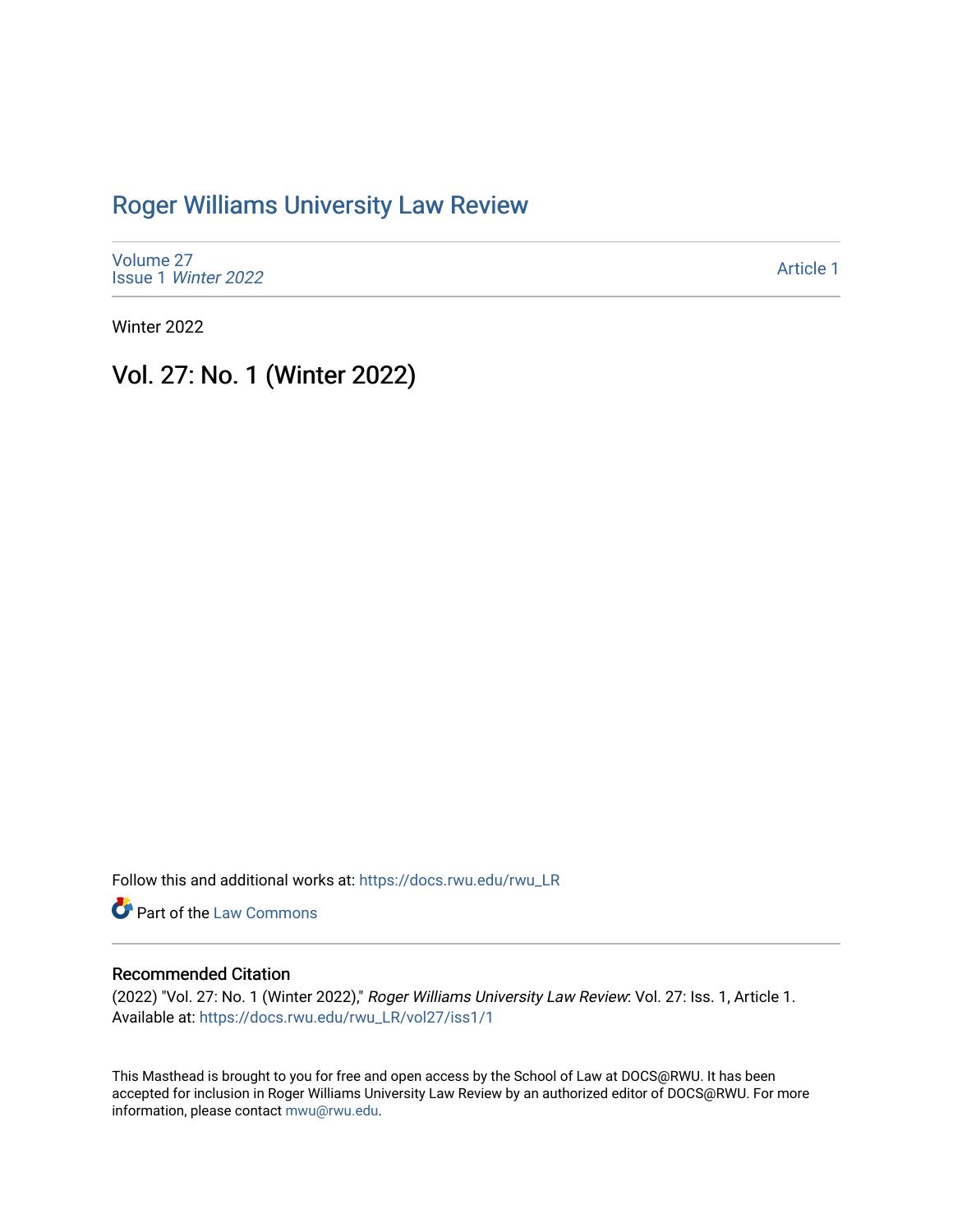# **ROGER WILLIAMS UNIVERSITY LAW REVIEW**

**VOLUME 27 Winter 2022**



ROGER WILLIAMS UNIVERSITY SCHOOL OF LAW © 2022 Roger Williams University Law Review ISSN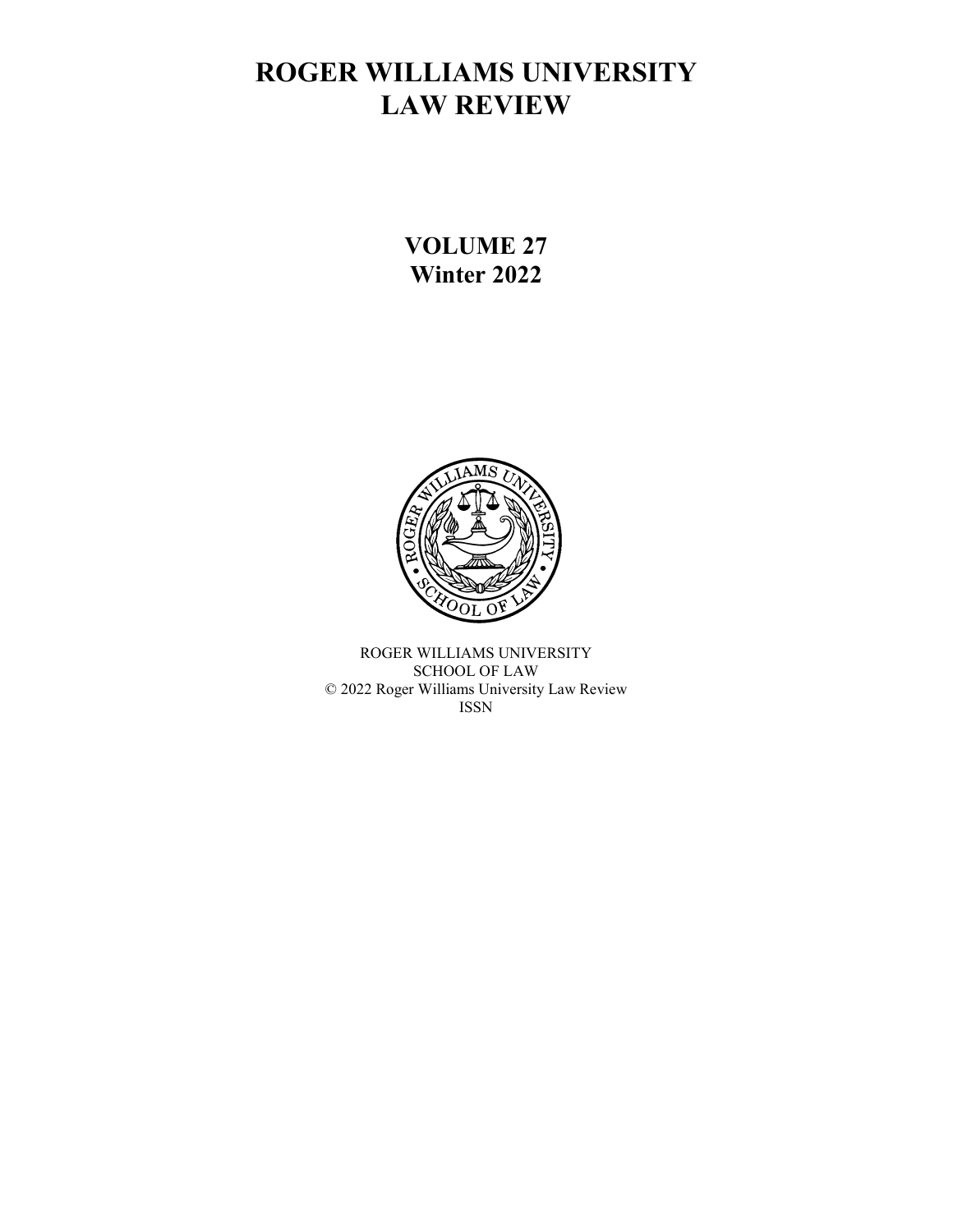# **ROGER WILLIAMS UNIVERSITY LAW REVIEW**

|                                                                                                                                                   | <b>VOLUME TWENTY-SEVEN</b>                                                                                          | WINTER 2022                                                                                                                                        | <b>NUMBER ONE</b>                                                                                                                                                |
|---------------------------------------------------------------------------------------------------------------------------------------------------|---------------------------------------------------------------------------------------------------------------------|----------------------------------------------------------------------------------------------------------------------------------------------------|------------------------------------------------------------------------------------------------------------------------------------------------------------------|
|                                                                                                                                                   |                                                                                                                     | <b>EDITORIAL BOARD</b>                                                                                                                             |                                                                                                                                                                  |
|                                                                                                                                                   |                                                                                                                     | Editor-in-Chief<br>Hannah Lynn Devoe                                                                                                               |                                                                                                                                                                  |
|                                                                                                                                                   |                                                                                                                     | <b>Managing Editor</b>                                                                                                                             |                                                                                                                                                                  |
| <b>Executive Articles</b><br>Editor                                                                                                               |                                                                                                                     | Kirsten E. Roy                                                                                                                                     | Executive Notes &<br><b>Comments Editor</b>                                                                                                                      |
| Jordan Sasa                                                                                                                                       |                                                                                                                     | <b>Rhode Island Editor</b><br>Madison C. Picard                                                                                                    | Amanda V. Reis                                                                                                                                                   |
| <b>Articles Editors</b><br>Ryan Coyne<br>Lindsay E. Koso<br>Thomas M. Wall                                                                        |                                                                                                                     | Research & Development Editor<br>Rebekkah Stoeckler                                                                                                | <b>Notes &amp; Comments Editors</b><br>Samantha Ferrucci<br>Madalyn E. McGunagle<br>Brooke E. Pearsons                                                           |
|                                                                                                                                                   |                                                                                                                     | <b>SENIOR EDITORIAL STAFF</b>                                                                                                                      |                                                                                                                                                                  |
|                                                                                                                                                   | Carla Aveledo<br>Drew Bartlett<br>Edward Gencarelli, Jr.<br>Jonathan M. Goyette<br>Shannon Griffin<br>Brendan Horan |                                                                                                                                                    | Alyssa M. Knappins<br>Jill Magnus<br>Ruth C. Nwauche<br>Sheya Rivard<br>Chad O. Stroum<br><b>Richard Tavares</b>                                                 |
|                                                                                                                                                   |                                                                                                                     | <b>EDITORIAL STAFF</b>                                                                                                                             |                                                                                                                                                                  |
| Matthew Bertelli<br>Alexus Bonilla<br>David Braga<br>Samantha DaRocha<br>Colten Erickson<br>Katie Gradowski<br>Elizabeth Gravelle<br>Morgan Hedly |                                                                                                                     | Katriina Juntunen<br>Matthew Lewicki<br>Chris Minicucci<br>Brian W. Murphy<br>Yee Yee Myint<br>Arya Omshehe<br>Jeffrey Prystowsky<br>Candace Quinn | <b>Blair Robinson</b><br><b>Whitney Saunders</b><br>Corey Sherman<br>Andrew Spaulding<br>Julyssa Tavares<br>David Tice<br>Victor M. P. Vieira<br>Samuel Weathers |
|                                                                                                                                                   | <b>FACULTY ADVISORS</b><br>Jenna Wims Hashway<br>Irina Gott                                                         |                                                                                                                                                    | <b>ADMINISTRATIVE ASSISTANT</b><br><b>Shirley Staskiewicz</b>                                                                                                    |
|                                                                                                                                                   |                                                                                                                     | $\rm ii$                                                                                                                                           |                                                                                                                                                                  |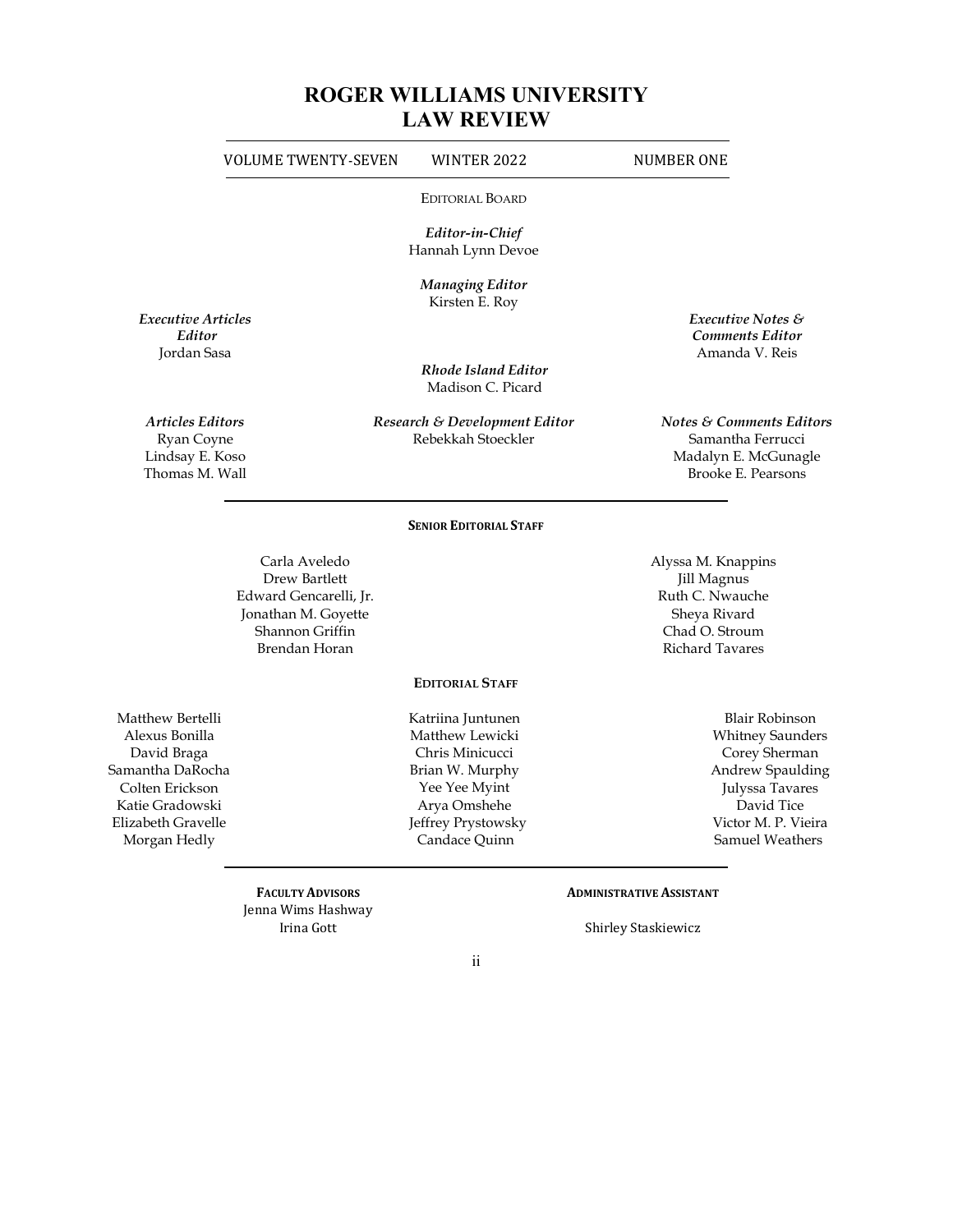# **ROGER WILLIAMS UNIVERSITY LAW REVIEW**

VOLUME TWENTY-SEVEN WINTER 2022 NUMBER ONE

### TABLE OF CONTENTS

### **ARTICLES:**

| The Legality of Online Daily Fantasy Sports Versus the Illegality                                                             |
|-------------------------------------------------------------------------------------------------------------------------------|
| A Failed Experiment: Conversion Therapy as Child                                                                              |
| Reflective Journal: Curricular Deficits, Pedagogical Challenges<br>and Constructing Community in a Non-Traditional Law School |
| <b>COMMENTS:</b>                                                                                                              |
| Ten Years Later, PREA Does Not Live Up to Its Goal: Amending<br>the Statute to Reduce Discriminatory Violence Against         |
| Setting the Record Straight: Why Threats of Physical Violence<br>Made Towards Inmates Violate the Eighth                      |
| Codifying Flores: A Call to Congress to Protect Migrant Families<br>from Deterrent Border PoliciesAmanda V. Reis, 140         |
| Leaving "Sex" Out of It: Amending the Federal Arbitration Act to<br>Ensure Bostock's Victory for LGBTQ Employee               |
| Defrosting the Chill: How Facial Recognition Technology                                                                       |

iii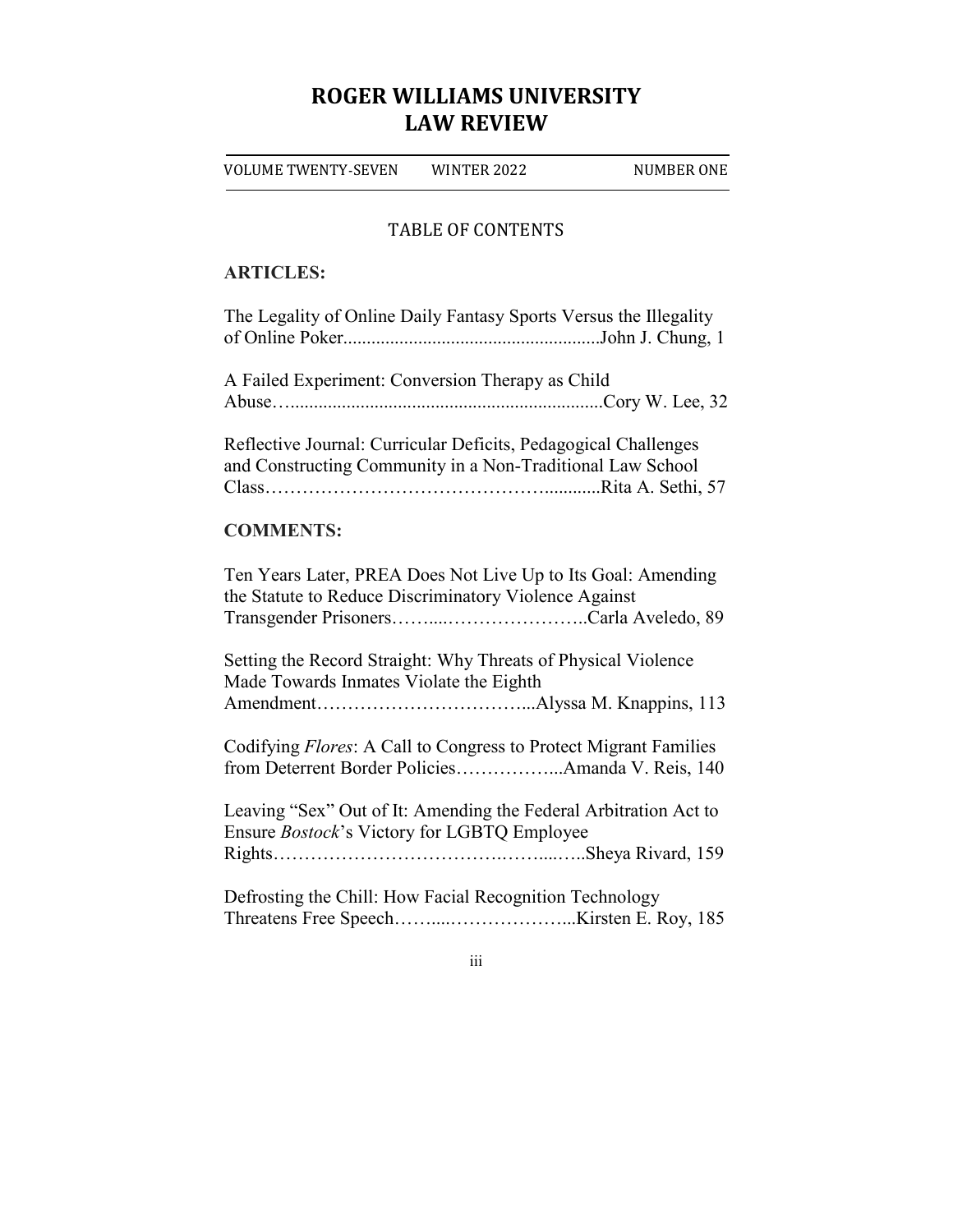## **ROGER WILLIAMS UNIVERSITY SCHOOL OF LAW 2021 – 2022**

#### **FACULTY AND ADMINISTRATIVE OFFICERS**

- loannis N. Miaoulis, B.S.M.E , Tufts University; M.S.M.E., Massachusetts Institute of Technology; M.A., Tufts University; Ph.D., Tufts University; *University President*
- Gregory W. Bowman, B.A., West Virginia University; M.A., University of Exeter, England; J.D., Northwestern University School of Law; *Dean and Professor of Law*
- Jared A. Goldstein, B.A., Vassar College; J.D., University of Michigan Law School; *Associate Dean for Academic Affairs and Professor of Law*
- Ana W. Barraza, B.A., University of Rhode Island; M.S. University of Rhode Island; *Interim Director of Diversity and Outreach*
- Laurie Barron, B.A., Yale University; M.S.W., New York University School of Social Work; J.D., New York University School of Law; *Director of the Feinstein Center for Pro Bono* & *Experiential Education*
- Michael Bowden, B.A., University of Rhode Island; J.D., University of Maine; *Director of Law School Communications*
- Michael Donnelly-Boylen, B.A., University of Notre Dame; M.S., Suffolk University; *Assistant Dean of Ad missions*
- Suzanne Harrington-Steppen, B.A., Boston College; J.D., City University of New York School of Law; *Associate Director of Pro Bono Programs*
- Chelsie Horne, B.S., M.B.A., C.M.P., Johnson & Wales University; *Director of Programs* & *Events*
- Andrew Horwitz, B.A., Haverford College; J.D., New York University School of Law; *Assistant Dean for Experiential Education and Professor of Law*
- Lorraine Newton Lalli, B.A., Spelman College; J.D., Roger Williams University School of Law; *Assistant Dean of Students*
- Kathleen Massa, B.S., Roger Williams University; *Assistant Dean for Business Affairs*
- Raquel M. Ortiz, B.A., Harvard College; M.S.L.S., Simmons College; J.D., Suffolk University; *Assistant Dean for Library* & *Information Services and Associate Professor of Law*
- Veronica Paricio, B.A., Dartmouth College; *Assistant Dean for Career Development*
- Douglas Peterson, B.A., Suffolk University; *Registrar* & *Director of Student Finance and Records* Thomas Shaffer, B.A., Marywood University; J.D., Roger Williams University School of Law;
- *Director of Ad missions* Kathryn Thompson, B.S., Suffolk University; J.D., Suffolk University Law School; *Director of Academic Success Program*
- Eliza Vorenberg, B.A., Bryn Mawr College, J.D. Columbia Law School; *Director of Pro Bono* & *Com munity Partnerships and Director of the New York Pro Bono Scholars Program*
- Julia Wyman, B.A. Trinity College, J.D. University of Maine School of Law; *Director of the Marine Affairs Institute and Director of the Rhode Island Sea Grant Legal Program*
- Katie A. Ahern, B.S., University of Rhode Island; J.D., Roger Williams University School of Law; LL.M., Boston University School of Law; *Director of the Business Start-up Clinic and Assistant Professor of Law*
- Tara I. Allen, B.A., Wesleyan University; J.D., Northeastern University; *Associate Professor of Law* Carl T. Bogus, A.B., J.D., Syracuse University; *Professor of Law*
- Colleen Brown, A.B., Bowdoin College; M.A., Brandeis University; J.D., Northeastern University School of Law; *Professor of Legal Practice*
- Sumana Chintapalli, B.S., Boston University; J.D., Northeastern University School of Law; M.A. New York University; *Interim Director of the Corporate Counsel Externship Program, Visiting Clinical Professor of Law*
- John Chung, B.A., Washington University; J.D., Harvard Law School; *Distinguished Research Professor of Law*

Edward C. Clifton, B.A., U.C. Berkeley, J.D., U.C.L.A.; *Distinguished Jurist in Residence*

Elizabeth Colt, B.A., Barnard College; J.D., Emory University School of Law; *Professor of Legal Practice*

iv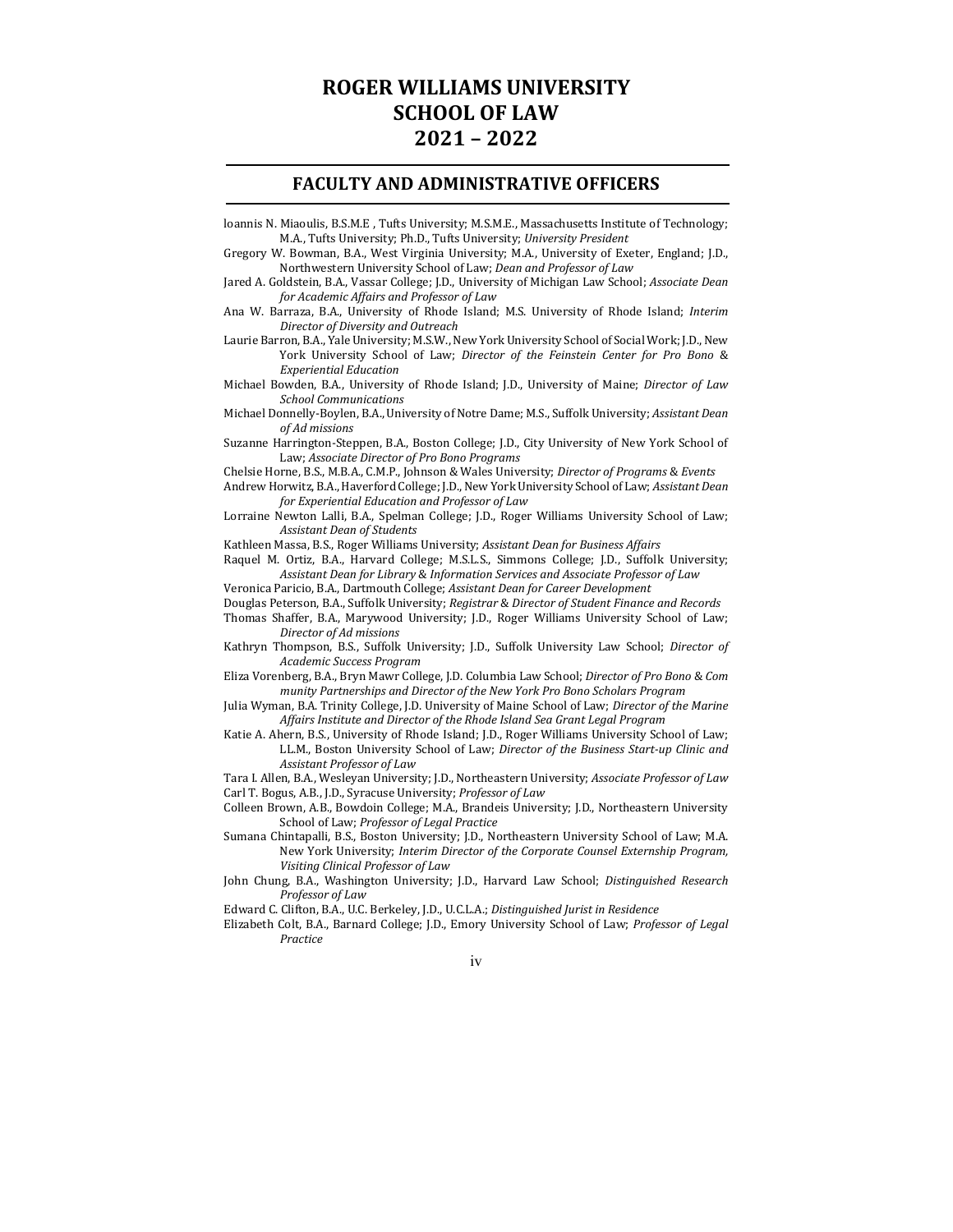- David Coombs, B.A., University of Idaho; J.D., University of Idaho School of Law; LL.M, U.S. Army Judge Advocate General's School; *Visiting Professor of Law*
- James Diamond, B.A., University of Albany (S.U.N.Y.); J.D., Brooklyn Law School; S.J.D., University of Arizona; *Visiting Professor of Law*
- Deborah Gonzalez, B.S., Roger Williams University; J.D., Roger Williams University School of Law; *Director of the Immigration Law Clinic and Bruce I. Kogan Distinguished Service Associate Clinical Professor of Law*
- Irina V. Gott, B.A., University of Connecticut, J.D., Suffolk University Law School; *Professor of Legal Practice*
- Jonathan M. Gutoff, A.B., Brown University; J.D., University of Chicago School of Law; *Professor of Law*
- Jenna Wims Hashway, B.A., Hofstra University, J.D., Roger Williams University; *Professor of Legal Practice*
- Diana J. Hassel, B.A., Mount Holyoke College; J.D., Rutgers, The State University of New Jersey School of Law-Newark; *Professor of Law*
- Susan Schwab Heyman, B.A., Brandeis University; J.D., Benjamin N. Cardozo School of Law; *Professor of Law*
- Justin Kishbaugh, B.A., King's College; M.F.A., Naropa University; Ph.D., Duquesne University; *Associate Director of Academic Success and Professor of Writing*
- Bruce I. Kogan, B.A., Syracuse University; J.D., Dickinson School of Law; LL.M., Georgetown University Law Center; *Professor Emeritus*
- Niki Kuckes, B.A., Cornell University; J.D., Yale Law School; *Professor of Law*
- David A. Logan, B.A., Bucknell University; M.A., University of Wisconsin; J.D., University of Virginia School of Law; *Professor of Law*
- Peter S. Margulies, B.A., Colgate University; J.D., Columbia University School of Law; *Professor of Law*
- Olivia Milonas, B.A., Wesleyan University; J.D., New York University; *Professor of Legal Practice*
- Tanya J. Monestier, B.A., York University (Toronto); L.L.B., Osgoode Hall Law School; *Professor of Law*
- Colleen P. Murphy, B.A., University of Virginia; J.D., Yale Law School; *Professor of Law*
- Brittany Raposa, B.A., UMass Dartmouth; J.D., UMass Law; L.L.M., Northeastern University; *Associate Director and Professor of Bar Support*
- Emily J. Sack, B.A. Swarthmore College; M.A., M.Phil., Columbia University; J.D., New York University School of Law; *Professor of Law*
- Andrew Spacone, B.S., Canisius College; M.A., State University of New York at Buffalo; J.D., University at Buffalo School of Law; *Visiting Assistant Professor of Business Law*
- Louise Ellen Teitz, B.A., Yale College; J.D., Southern Methodist University School of Law; *Professor of Law*
- Gail I. Winson, B.A., Moravian College; M.S., Drexel University; J.D., University of Florida; *Professor of Law Emeritus and Associate Dean for Library and Information Services Emeritus*
- Aaron Weisman, B.A., Brandeis University; J.D., Cardozo School of Law; *Visiting Practitioner in Residence*
- Michael J. Yelnosky, B.S., University of Vermont; J.D., University of Pennsylvania Law School; *Professor of Law*

v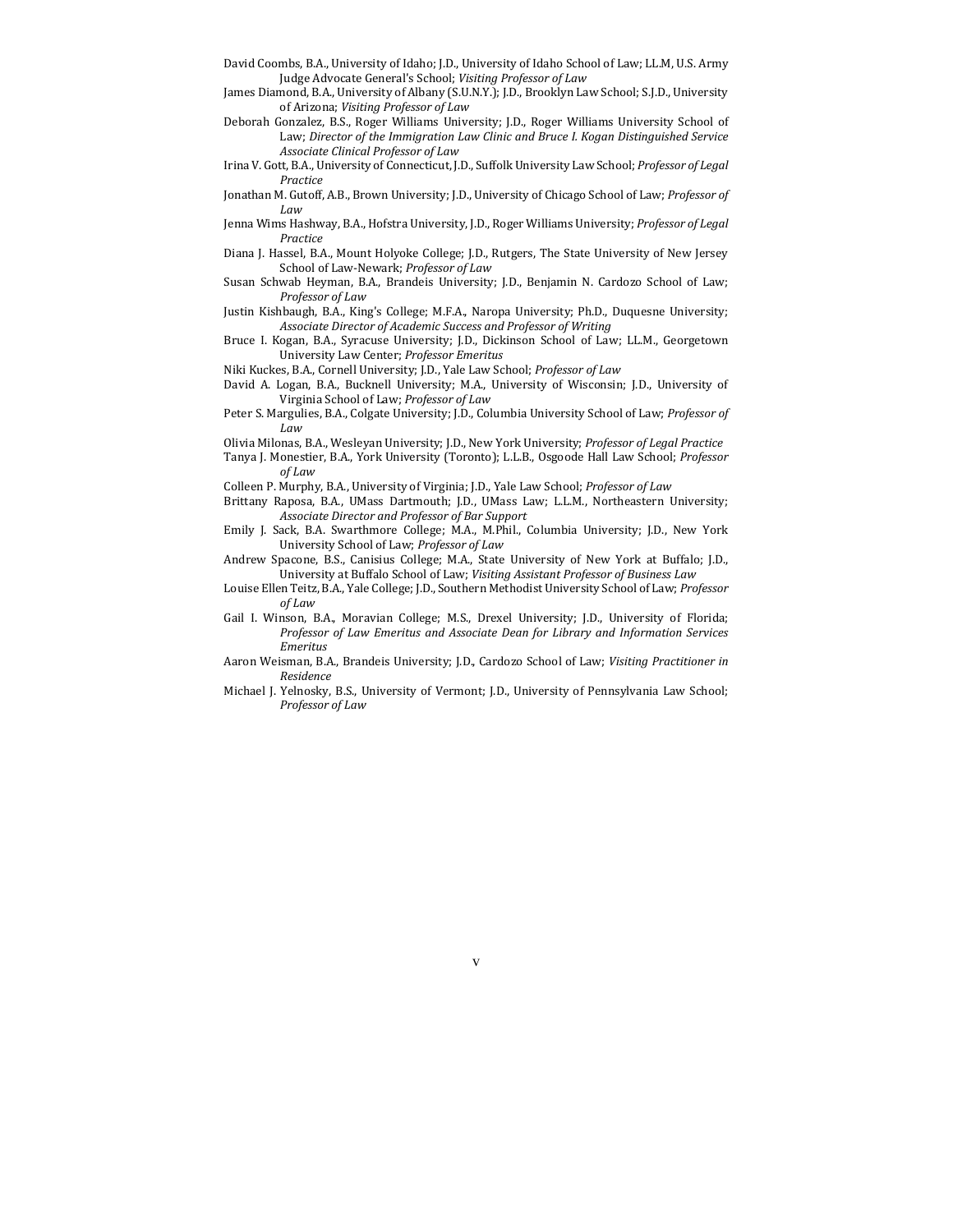### **Identification Statement**

The *Roger Williams University Law Review* is a journal of legal scholarship and commentary that is managed, edited, and published by students of Roger Williams University School of Law. The *Law Review* publishes three issues each year. The Winter issue is devoted to topics of national interest. The Summer issue focuses on Rhode Island topics, and features a survey of recently-enacted Rhode Island statutes, as well as significant local case law. In addition, the *Law Review* also publishes a symposium issue, the focus of which varies yearly. Committed to serving both a national and Rhode Island audience, the *Law Review* is distributed to law school libraries, government institutions, private law firms, and individual subscribers.

**Subscription rates:** \$28.50 per year in the United States; \$33.00 per year in foreign countries. Single issues are \$15.00 each. Please address all subscription requests and other business communications to the attention of the Administrative Assistant, *Roger Williams University Law Review*. If a subscription is to be discontinued at the expiration of the current volume, then notice to that effect should be sent to the Administrative Assistant; otherwise, subscriptions will be automatically renewed. One month's notice is necessary to effect change.

### **Contact information:**

Roger Williams University Law Review 10 Metacom Avenue Bristol, RI 02809 Email: lawreview@g.rwu.edu Phone: (401) 254-4661 Fax: (401) 254-4640 Website: www.rogerwilliamslawreview.org

**Copies of Articles:** Except as otherwise provided, the author of each article in this issue and the *Roger Williams University Law Review* grant permission for copies to be made available for classroom use, provided that (1) the copies are distributed at or below cost; (2) the author and the *Law Review* are identified on each copy; (3) a proper notice of copyright is affixed to each copy; and (4) the user notifies the *Law Review* that copies have been made.

vi